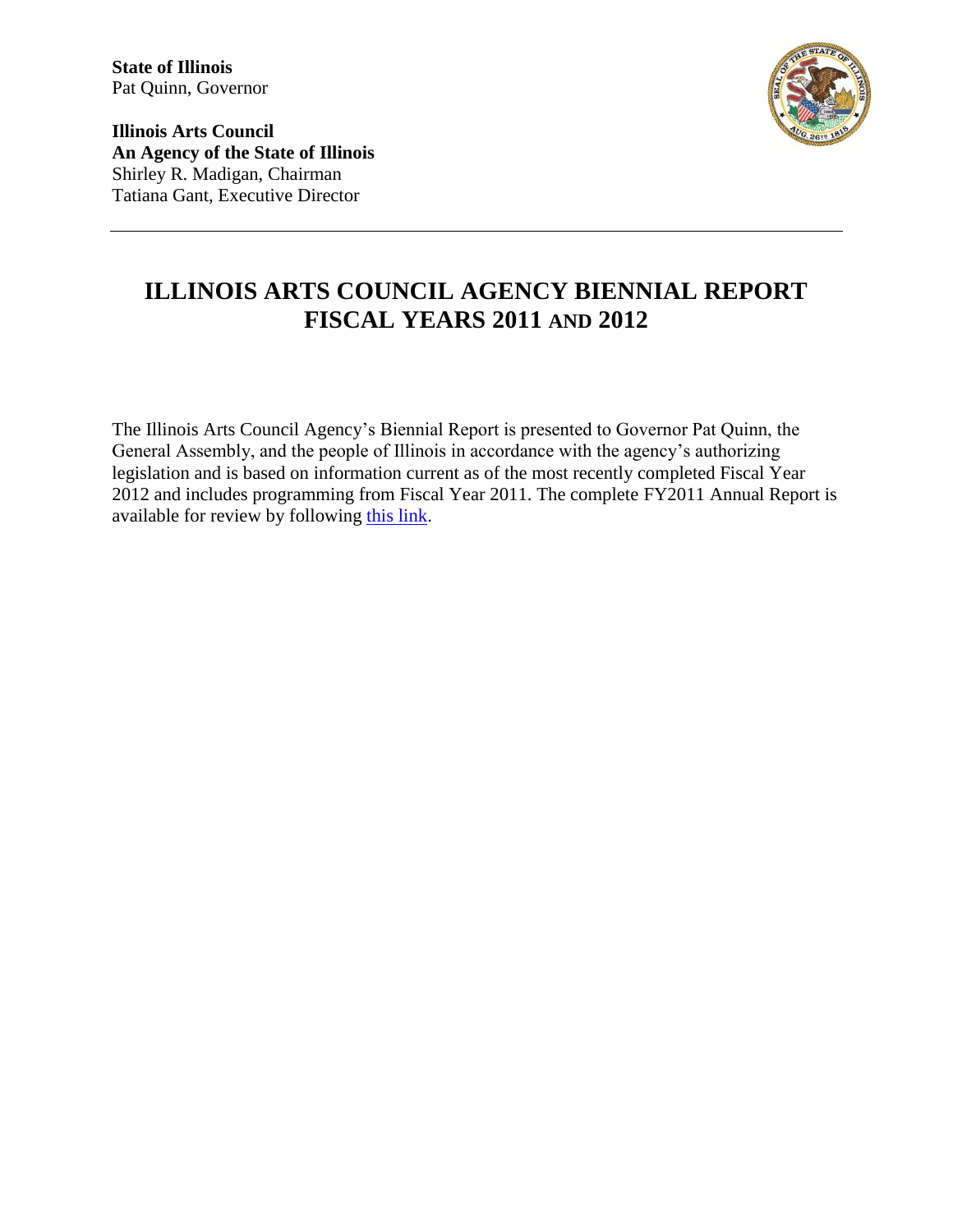**Illinois Arts Council An Agency of the State of Illinois** Shirley R. Madigan, Chairman Tatiana Gant, Executive Director



# **ILLINOIS ARTS COUNCIL AGENCY BIENNIAL REPORT FISCAL YEARS 2011 AND 2012**

### **CONTENTS**

| <b>Agency Operations</b>       | $\overline{2}$ |
|--------------------------------|----------------|
| Progress                       | 3              |
| Highlights                     | $\overline{4}$ |
| <b>Fiscal Report: Revenues</b> | 5              |
| <b>Moving Forward</b>          | 6              |
| Illinois Arts Council Members  | $\overline{7}$ |
| For More Details               | 8              |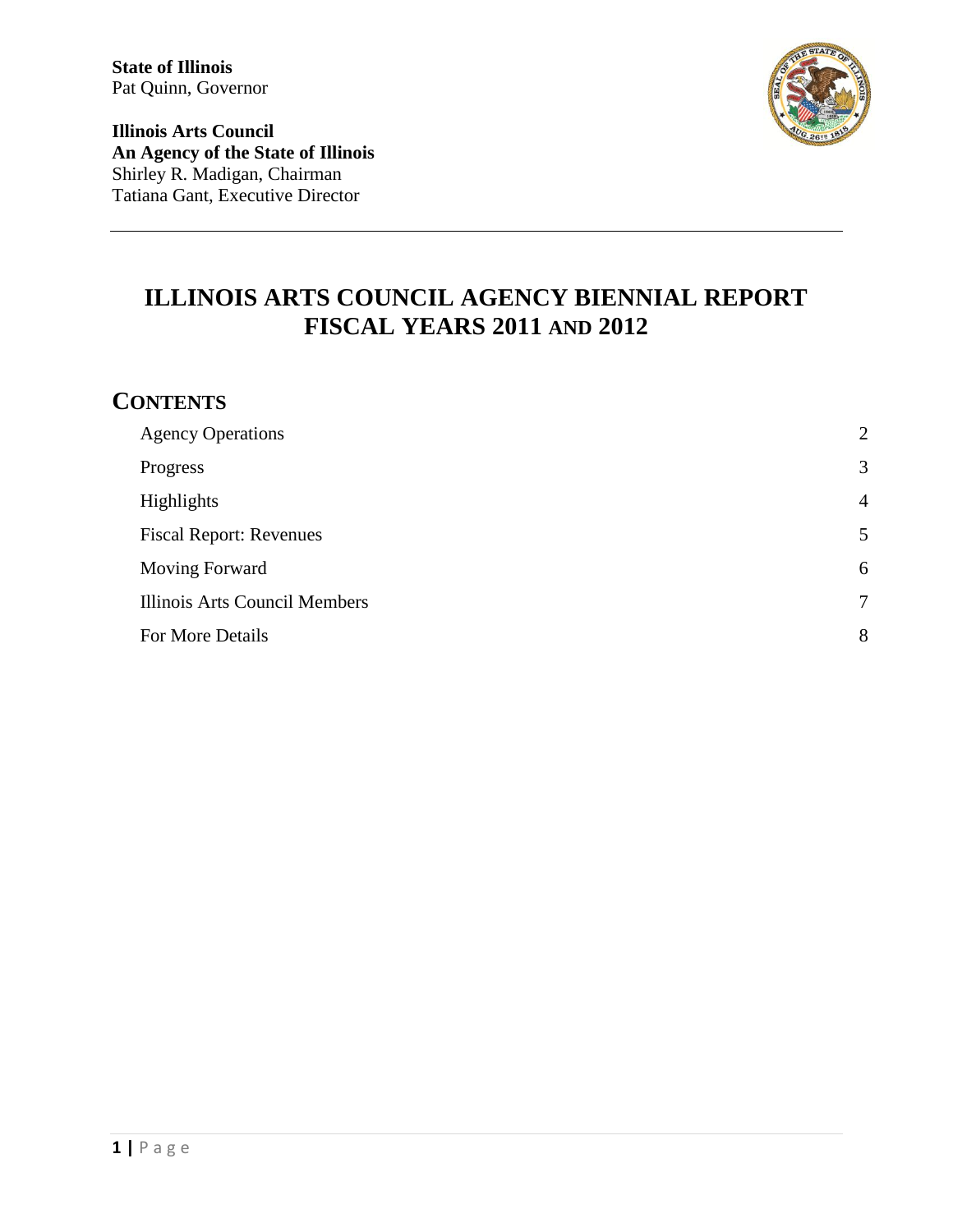

**Illinois Arts Council An Agency of the State of Illinois** Shirley R. Madigan, Chairman Tatiana Gant, Executive Director

## **AGENCY OPERATIONS**

Created as a state agency by the Illinois General Assembly in 1965, the Illinois Arts Council Agency (IACA) is governed by up to twenty-one private citizens, appointed by the Governor, selected for their demonstrated commitment to the arts, and serving in a non-paid capacity.

The Illinois Arts Council Agency improves economic vitality and quality of life in Illinois by investing in the nonprofit arts sector, advancing arts education, promoting an encouraging atmosphere for creative artists to live and work, and providing catalytic support to build strong arts communities.

#### **PRIORITIZED BUDGET OUTCOME**

The priority budget outcomes that drive the IACA's support for the arts are to improve the quality of life for Illinois citizens, and add to the economic vitality of the state.

#### **STRATEGY AND IMPLEMENTATION**

IACA programs, partnerships, and collaborative efforts achieve benefits of widespread and unique value to the people of Illinois through the following areas:

- **Creative Sector**: IACA investment in Illinois' artists and nonprofit organizations catalyzes local and statewide economic growth through revenues generated by the arts community, while keeping the state's diverse arts sector vibrant, sustainable, and accessible.
- **Education**: The IACA believes that children involved in education that includes the arts achieve greater success with their academics and with their social, emotional, and cognitive development. Our support for strong arts education programs helps establish a new generation for a robust domestic workforce that is prepared for the increasingly competitive global economy which relies on skills in creative problem solving, flexible thinking and risk-taking, all of which are elements of arts learning.
- **Underserved Populations**: IACA resources and funding strengthens access for, and participation and engagement of underserved populations, including people with disabilities, rural communities, and low-income populations.
- **Public Access**: The IACA engages partners to ensure that the benefits of the arts reach Illinoisans from all walks of life. As an example, the IACA supports the public radio and television stations throughout Illinois to provide unique services to their communities, including local arts programming and issues of importance to their regions. Further, the IACA supports the Illinois Humanities Council's work in broadening public involvement in civic dialogue and deepening the quality of community conversation with the many regions that they serve.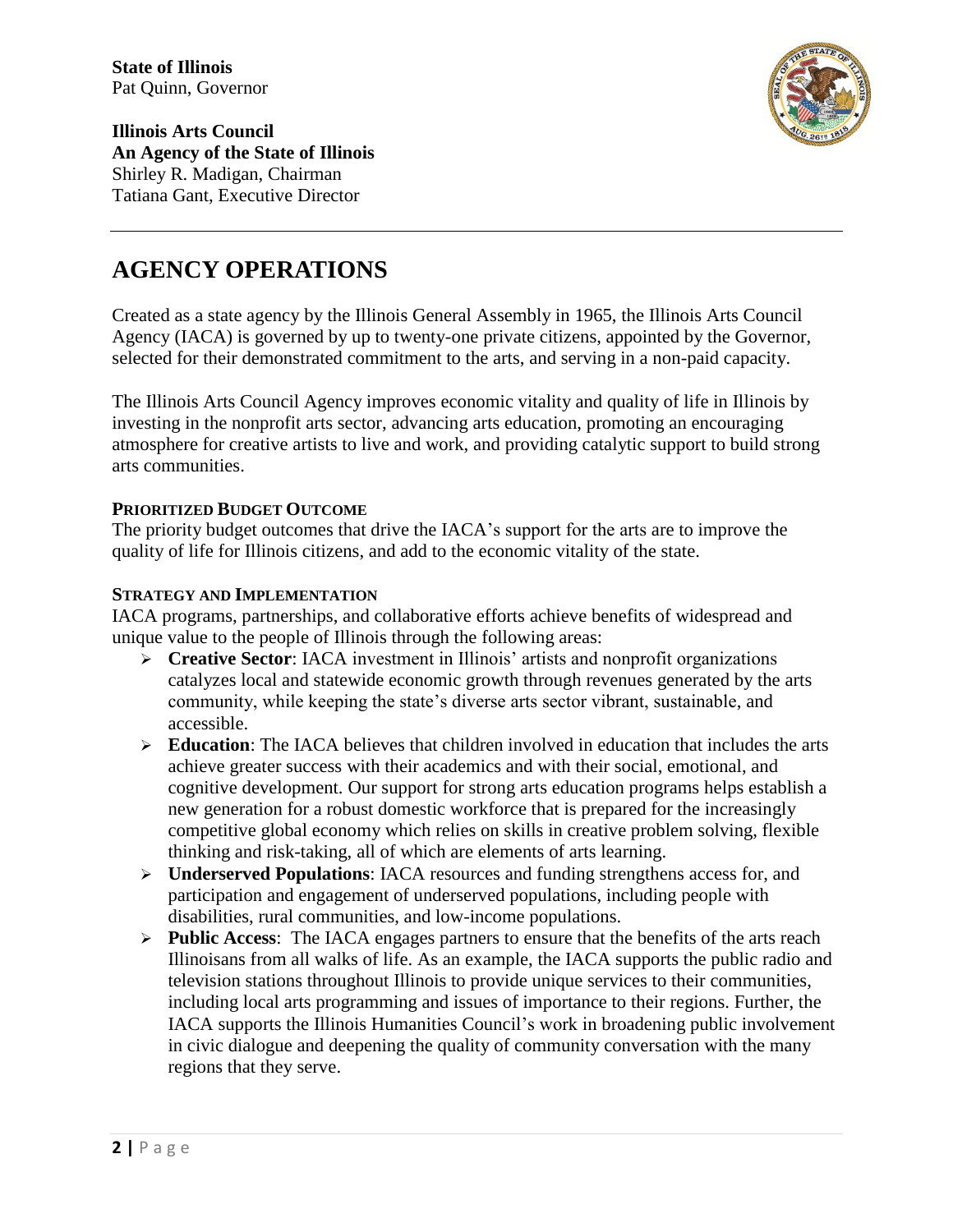

**Illinois Arts Council An Agency of the State of Illinois** Shirley R. Madigan, Chairman Tatiana Gant, Executive Director

### **PROGRESS**

Guided by the Governor's Office Budgeting for Results process and reflecting the values and objectives of the Agency's [Strategic Directions 2007-2012,](http://www.arts.illinois.gov/about-iac/about-iac/strategic-plan) the IACA presents the following progress report for FY2011-12.

### **CREATIVE SECTOR**

The IACA supports the Creative Sector Arts and Community Organizations serving Illinois' House and Senate districts statewide, awarding vital operating support of arts programming and service to diverse communities, as well as project and professional development support for individual artists:

- Arts Organizations
- Arts Education Organizations
- Individual Artists
- Local Arts Agencies
- Service Organizations
- Non-Arts Organizations such as parks, hospitals, colleges, senior centers, and social service centers
- Public Radio and Television Stations
- Community Arts Access Program re-granting partnerships which match State grants with local funds to stimulate smaller regionally-specific or neighborhood-based groups.

### **EDUCATION**

IACA grant awards through our Arts-In-Education funding program resulted in extensive arts experiences for children with the involvement of thousands of artists throughout the state.

The Arts and Foreign Language Planning and Implementation Assistance Grants Program, a partnership between the Illinois State Board of Education and the IACA, with funds appropriated by the State Assembly, enabled school districts around the state to enhance or establish arts or foreign language curriculum programs.

<span id="page-3-0"></span>Poetry Out Loud: National Recitation Contest, a program initiated by the National Endowment for the Arts and the Poetry Foundation and hosted by the IACA created a partnership with regional arts agencies that engaged high school students in schools statewide.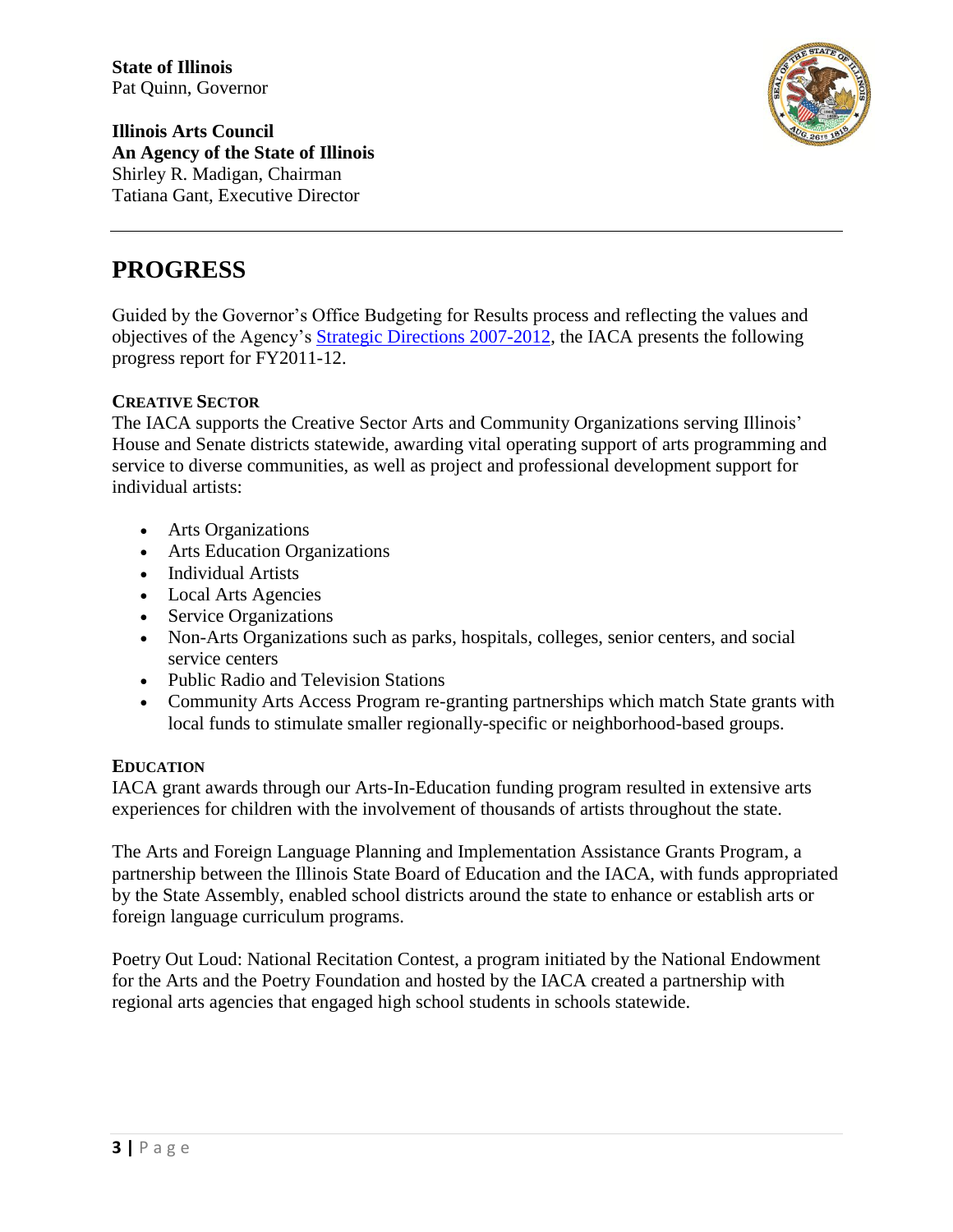

**Illinois Arts Council An Agency of the State of Illinois** Shirley R. Madigan, Chairman Tatiana Gant, Executive Director

## **HIGHLIGHTS**

**REGIONAL FOCUS ON THE ARTS**: Expanding on the partnership with WTTW Chicago Public Television's *Arts Across Illinois*, the IACA worked with other public broadcast stations to present regional arts programming, including: *Celebrating the Arts* by West/Central Illinois WSEC, WQEC and WMEC; *Arts in the Works* by WTVP and Arts Partners of Central Illinois, focusing on the creative process of artists from the area work; and *Artists in Profile* by, WQPT in the Quad Cities.

**LOCAL ARTS NETWORK (LAN)**: LAN, a partnership program with Arts Alliance Illinois, builds capacity and excellence among Local Arts Agencies to serve their communities better. LAN developed an [on-line directory](http://www.arts.illinois.gov/agency-map) and an [on-line toolkit;](http://www.arts.illinois.gov/toolkit) launched a digital archive of information which includes histories of local arts agencies, festival and event planning, governance, and advocacy; and provided workshops on strategic partnerships, impact measurement, data analysis and communicating public value.

**MIDWEST FOLK FEST**: The IACA hosted the Midwest Folklife Festival in Bishop Hill, Illinois, in cooperation with the Minnesota State Arts Board, the Wisconsin Arts Board, and the Bishop Hill Heritage Association. The two-day outdoor festival highlighted the ethnic and folk artists, customs, and practices of the participating Midwestern states around the festival's theme of "Labor and Leisure."

**ARTS AND FOREIGN LANGUAGE ASSISTANCE GRANTS PROGRAM**: This partnership between the Illinois State Board of Education and the IACA provides grant monies to Illinois public school districts for the purpose of supporting arts and foreign language education in schools, with an emphasis on ensuring that these areas become part of the schools' core curriculum. Districts funded must include evidence of curriculum alignment with the Illinois Learning Standards for Arts or Foreign Language, as applicable.

**CHARTING THE FUTURE OF ILLINOIS ARTS ORGANIZATIONS**: With the assistance of the IACA, the Arts & Business Council of Chicago, in collaboration with Slover Linett Strategies, led Illinois cultural organizations through a needs assessment to identify new pathways to success in a changing environment of economics, demographics, and other areas. Findings suggest that innovation, risk-taking, and collaboration will be central to the development of long-term sustainability. Specific recommendations are summarized: [Charting New Paths Through](http://arts.illinois.gov/files/content/Charting%20New%20Paths.pdf)  [Innovative Collaboration,](http://arts.illinois.gov/files/content/Charting%20New%20Paths.pdf) which focuses on the Chicago area, and the [Arts Organization Needs](http://www.arts.illinois.gov/files/content/news/Arts%20Organization%20Needs%20state%20Report.pdf)  [Study,](http://www.arts.illinois.gov/files/content/news/Arts%20Organization%20Needs%20state%20Report.pdf) which gauges the relevance of the recommendations to other regions of Illinois.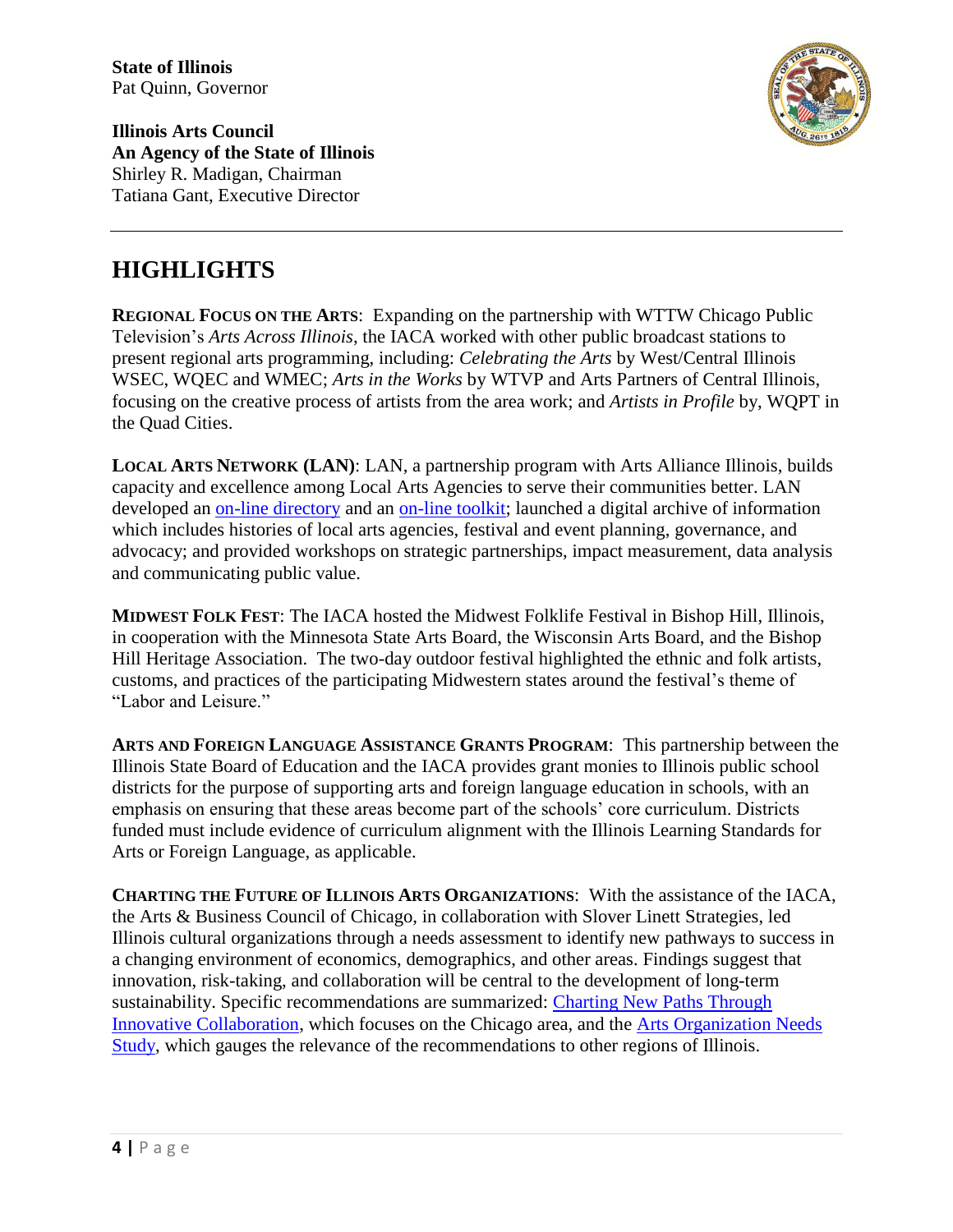

**Illinois Arts Council An Agency of the State of Illinois** Shirley R. Madigan, Chairman Tatiana Gant, Executive Director

# **FISCAL REPORT: REVENUES**





<span id="page-5-0"></span>

|               | FY09         | FY10        | <b>FY11</b> | FY12        |
|---------------|--------------|-------------|-------------|-------------|
| State (GRF)   | \$15,958,900 | \$8,569,900 | \$9,471,900 | \$8,997,700 |
| Federal (NEA) | \$775,000    | \$925,000   | \$1,173,600 | \$914,400   |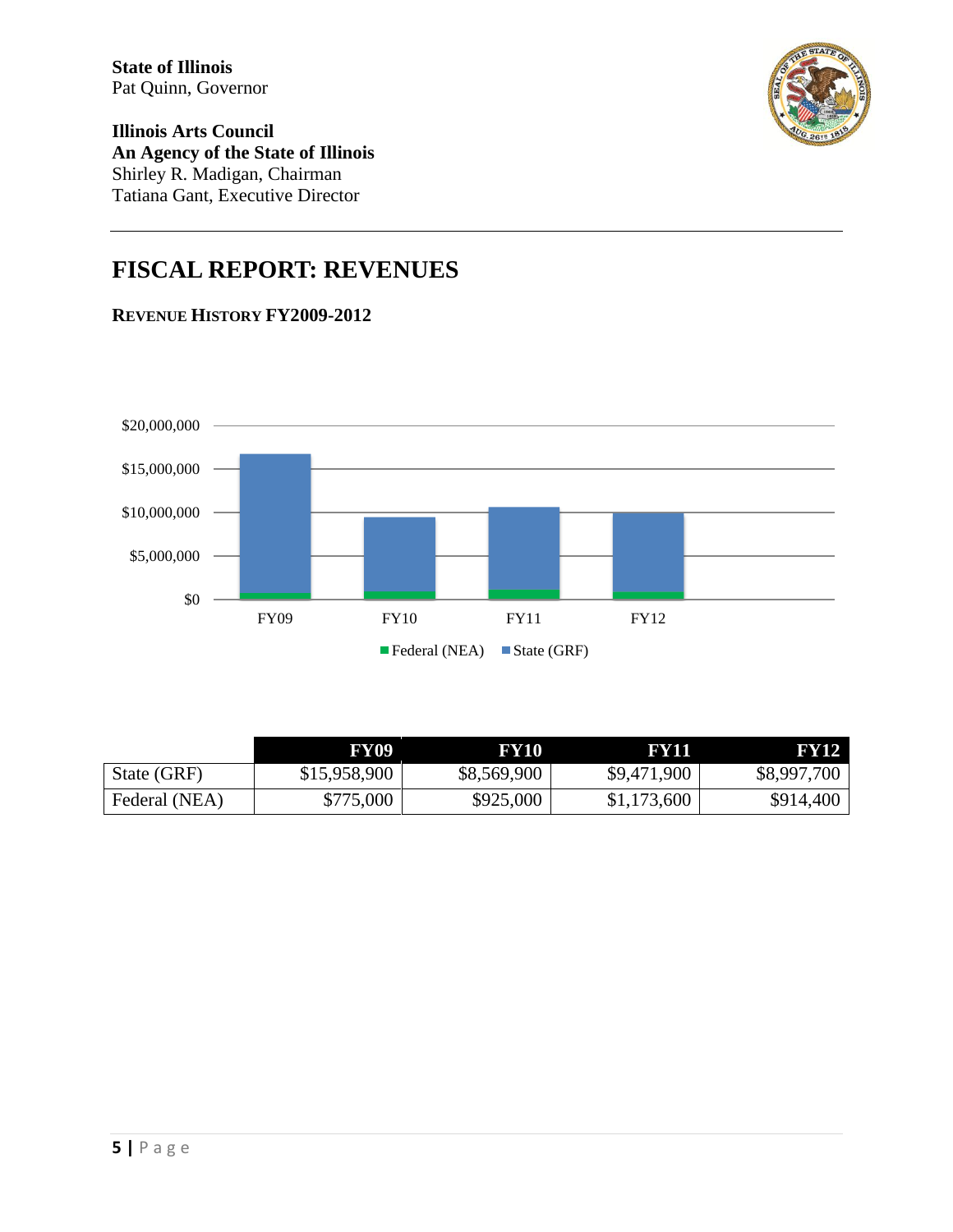**Illinois Arts Council An Agency of the State of Illinois** Shirley R. Madigan, Chairman Tatiana Gant, Executive Director

### **MOVING FORWARD**

#### **BUDGET**

The IACA faces serious challenges due to budget constraints; therefore, this agency is unable to meet completely the mandate set forth in our enabling legislature.

**Illinois FY2007 per capita spending on the arts ranked 12 nationally; in FY20012, Illinois ranked 26. The challenge is to enable Illinoisans to enjoy a higher per capita benefit in the arts. ~ Data from the National Assembly of State Arts Agencies**

#### **COMMUNICATIONS**

The IACA has been challenged with travel constraints in its efforts to communicate directly and personally with its constituents throughout Illinois.

#### **MEASUREMENT**

<span id="page-6-0"></span>The IACA continues to work, as directed, with the Governor's Office, using their prescribed process to complete the Budgeting for Outcomes mandate, and develop indicators to measure progress.

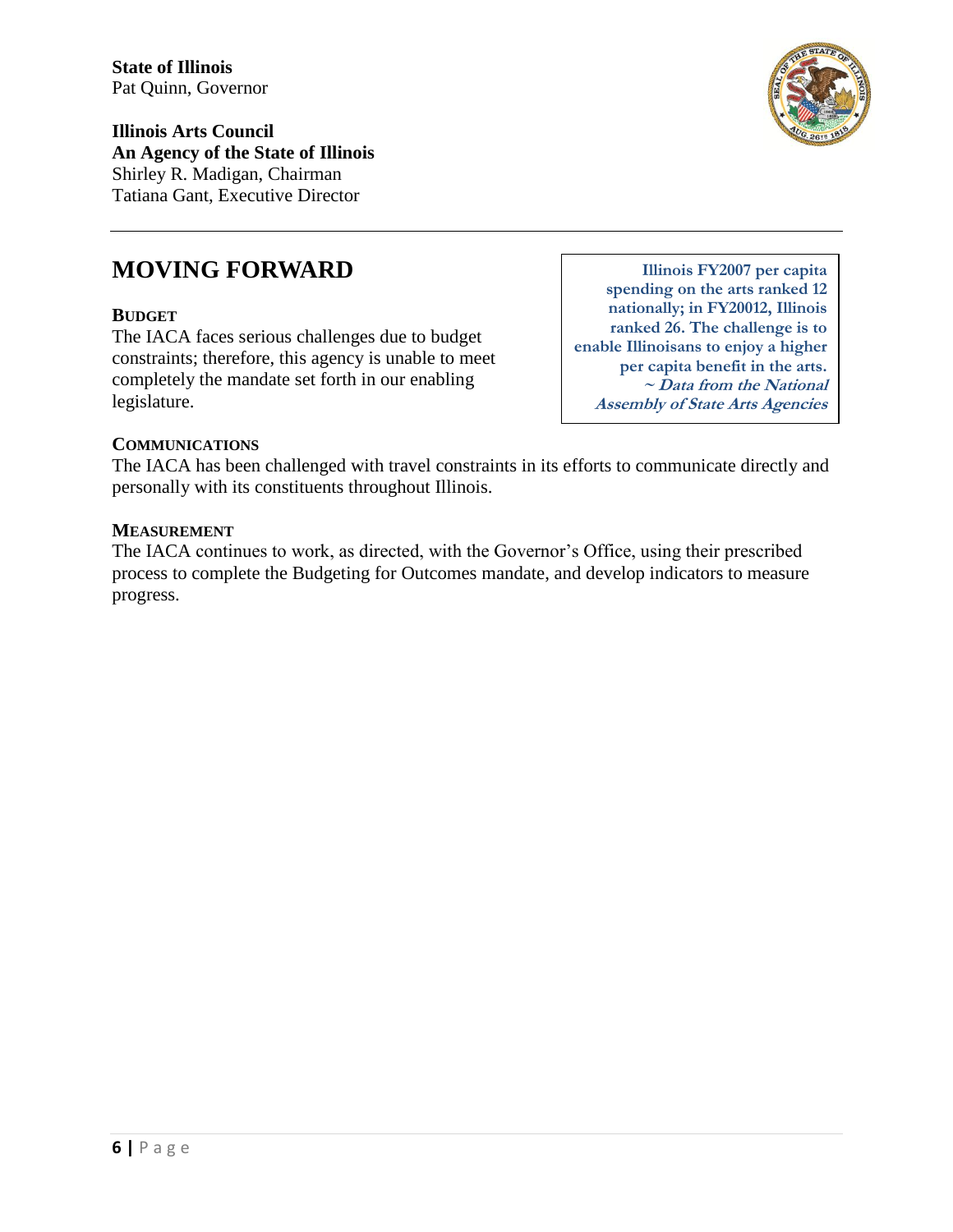**Illinois Arts Council An Agency of the State of Illinois** Shirley R. Madigan, Chairman Tatiana Gant, Executive Director



# **ILLINOIS ARTS COUNCIL AGENCY MEMBERS**

The Illinois Arts Council Agency is governed by a Council comprised of up to 21 private citizens from throughout Illinois who are appointed by the Governor. These members serve in a voluntary, non-paid, capacity for four-year terms. The list below represents Illinois Arts Council Agency members who served full or partial terms during Fiscal Year 2012.

Shirley R. Madigan, Chair, Chicago Andy Van Meter, Secretary, Springfield Rhoda A. Pierce, Vice-Chair, Highland Park

Virginia G. Bobins, Chicago William E. Brattain, Colchester Patrice Bugelas-Brandt, Winnetka Beth Boosalis Davis, Evanston Christina Kemper Gidwitz, Chicago Henry Godinez, Chicago Desiree Grode, Chicago

Jodie Shagrin Kavensky, Rock Island Valerie King, Chicago Jennifer Levine, Chicago Carmen Lonstein, Chicago Peggy A. Montes, Chicago Barry E. Moore, Normal Elaine Muchin, Chicago Sheila M. O'Brien, Glenview Howard A. Tullman, Chicago Donald T. Wiener, Chicago

For the most up-to-date list, please visit <http://appointments.illinois.gov/>